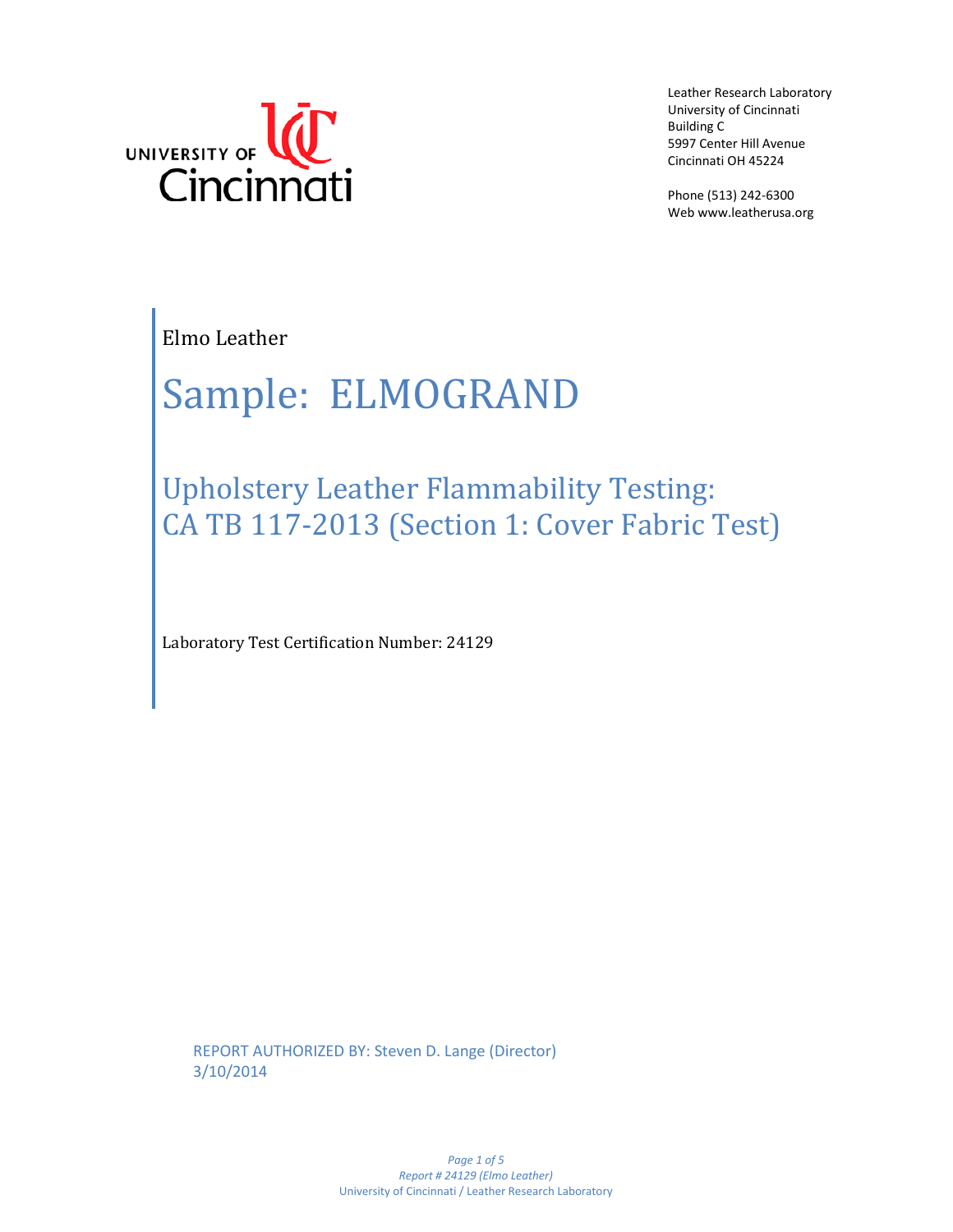# **SAMPLE INFORMATION**

| Client:                              | Elmo Leather                                                                                                                                                                                                                                                                                                                                                                          |
|--------------------------------------|---------------------------------------------------------------------------------------------------------------------------------------------------------------------------------------------------------------------------------------------------------------------------------------------------------------------------------------------------------------------------------------|
| Address:                             | 622 N. Hamilton Street<br>High Point, NC 27260                                                                                                                                                                                                                                                                                                                                        |
| Contact:                             | Andy Smith                                                                                                                                                                                                                                                                                                                                                                            |
| Upholstery<br>Cover Material:        | <b>ELMOGRAND</b>                                                                                                                                                                                                                                                                                                                                                                      |
| Date received                        | February 25, 2014                                                                                                                                                                                                                                                                                                                                                                     |
| <b>Test Requested</b><br>& Performed | Smolder Resistance as per TECHNICAL BULLETIN 117-2013, Requirements, Test<br>Procedure and Apparatus for Testing the Smolder Resistance of Materials Used<br>in Upholstered Furniture, Section 1 Cover Fabric Test<br>Reference: ASTM E1353-08ae1<br>Ignition source: SRM 1196 Cigarette<br>Standard Substrate Material: Non FR polyurethane foam, density 1.8+ 0.1lb/ft <sup>3</sup> |

# **SUMMARY OF RESULTS**

| Sample    | <b>Test</b>             | <b>Results</b> |
|-----------|-------------------------|----------------|
| ELMOGRAND | TB 117-2013 (Section 1) | <b>PASS</b>    |

Steven D. Lange

Wadin Ednmez

Steven Lange Kadir Donmez Director Sr. Research Associate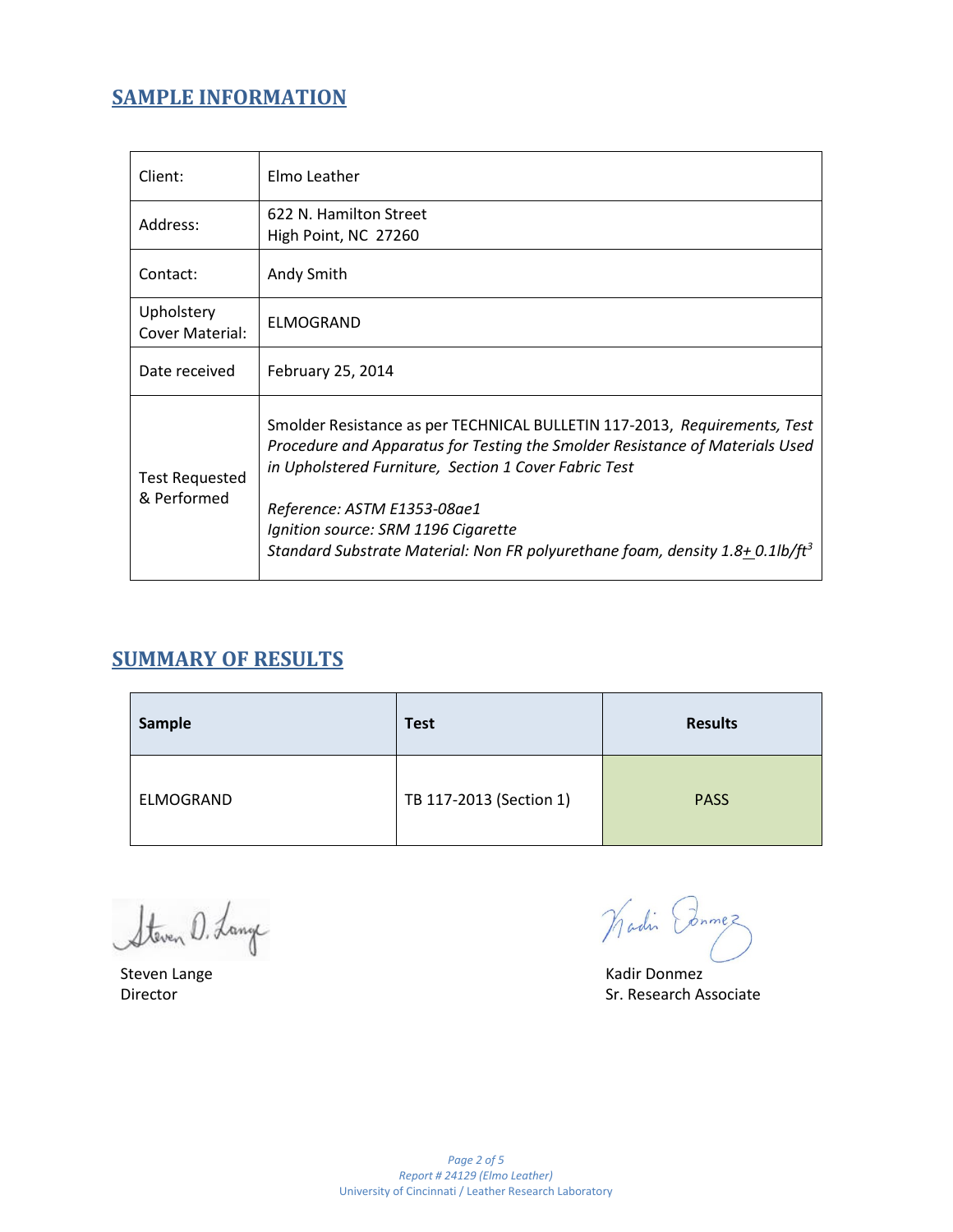#### **Received: 02/25/2014 Completed: 03/10/2014 PO#: N/A** *Test Report #: 24129* **Client's Sample Identification: ELMOGRAND Tested For***:* Andy Smith of Elmo Leather **TEST PERFORMED: CA TB 117-2013 (Section 1- Cover Fabric Test) INITIAL Specimen Char Length On vertical Panel (inches) Self-Extinguished (SE) (Yes / No) Smoldering beyond 45 minutes (SB45) (Yes / No) Transition to open flame (TOF) (Yes / No)** #1 0.157 YES NO NO #2 0.157 YES NO NO #3 0.236 YES NO NO **REPLACEMENT Specimen Char Length On vertical Panel (inches) Self-Extinguished (SE) (Yes / No) Smoldering beyond 45 minutes (SB45) (Yes / No) Transition to open flame (TOF) (Yes / No)** #1 | -- | -- | -- | -- | --#2 | -- | -- | -- | -- | --#3 -- -- -- -- **REPEAT TESTS Specimen Char Length On vertical Panel (inches) Self-Extinguished (SE) (Yes / No) Smoldering beyond 45 minutes (SB45) (Yes / No) Transition to open flame (TOF) (Yes / No)** #1 | -- | -- | -- | -- | --#2 | -- | -- | -- | -- | --#3 -- -- -- -- -- -- -- -- **PASS/FAIL CRITERIA :** A material is considered to pass or fail based on the following criteria: 1) A single mock-up test specimen fails to meet the requirements of this test procedure if any of the following criteria occurs: a) The mock-up test specimen continues to smolder after the 45 minute test duration; b) A char develops more than 1.8 inches (45 mm) in any direction from the cigarette on the cover fabric measured from its nearest point. c) The mock-up test specimen transitions to open flaming. 2) The cover fabric passes the test if three initial mock-up specimens pass the test, i.e., the cigarettes burn their full length and the mock-ups are no longer smoldering. 3) If more than one initial specimen fails, the cover fabric fails the test. 4) If any one of the three initial specimens fails, repeat the test on additional three specimens. 5) If all three additional specimens pass the test, the cover fabric passes the test. If any one of the additional three specimens fails, the cover fabric fails the test. **CONCLUSION**: Based on the above PASS / FAIL Criteria, the item tested: **PASS CERTIFICATION:** We certify that the above results were obtained after testing specimens in accordance with the procedures and equipment specified by TB 117-2013 (Section 1). **University Of Cincinnati / Leather Research Laboratory Kadir Donmez**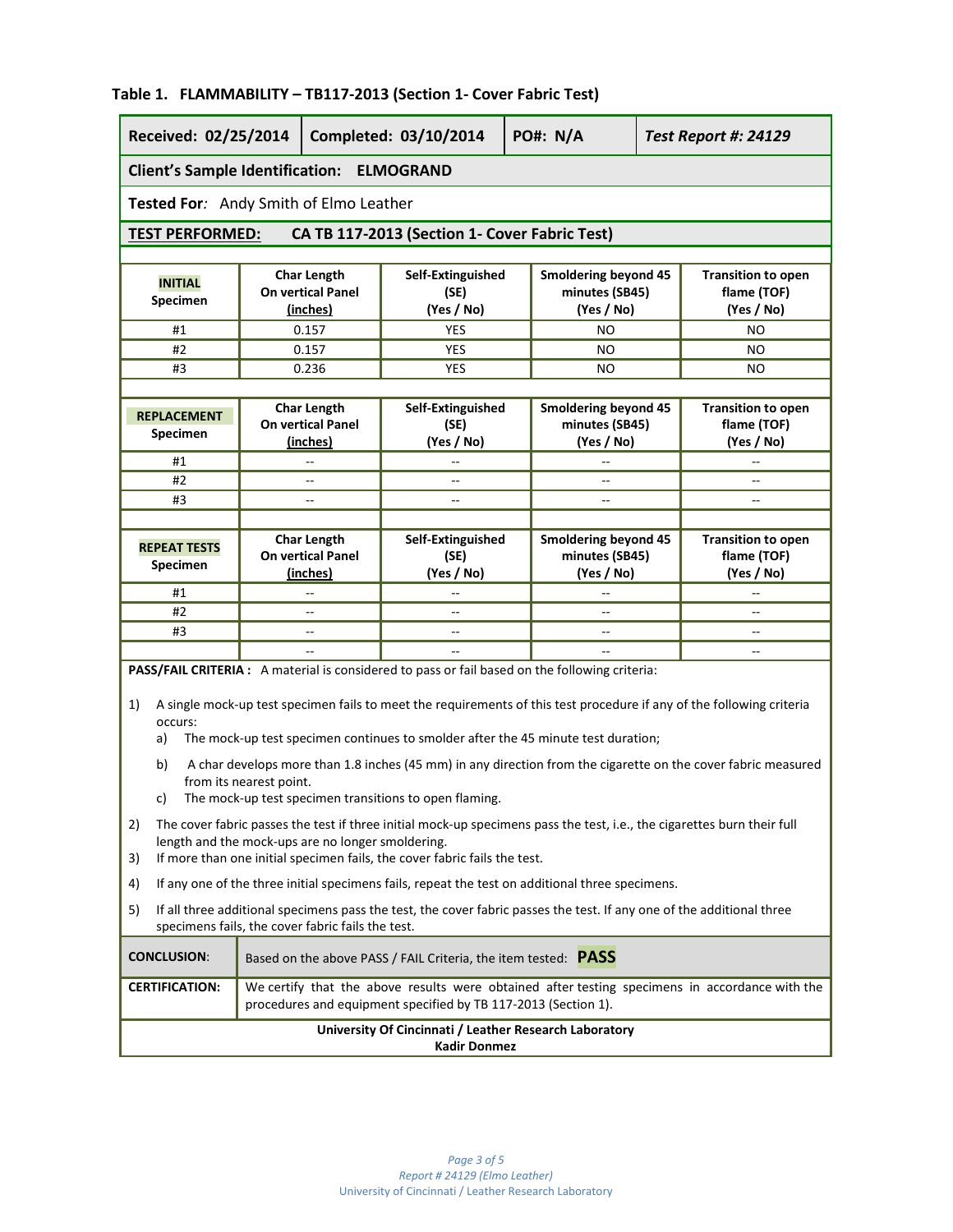## **EXPLANATIONS:**

- **Initial:** These are the first 3 cigarettes where the results could be sufficient to draw test conclusion.
- **Replacement:** If any of the initial cigarettes self-extinguish before burning their complete length, a new test is conducted with a fresh cigarette.
- **Repeat Test:** Depending on the initial or replacement results, 3 repeat tests might be required to draw a conclusion.
- **Codes Used:** SE = Self-Extinguished SB45 = Smolder beyond 45 minutes TOF = Transition to open Flame MNR = Measurement not recorded as smoldering exceeded 45 minutes or specimen transitioned to open flame
- **Replacement Cigarettes:** If a cigarette self-extinguishes (SE) before burning its entire length, a new cigarette is placed into the test. If the new (replacement) cigarette self-extinguishes or burns its entire length, the result for that specimen will then be evaluated as if the cigarette burned its entire length when assigned the "Passing / Failing" conclusion.